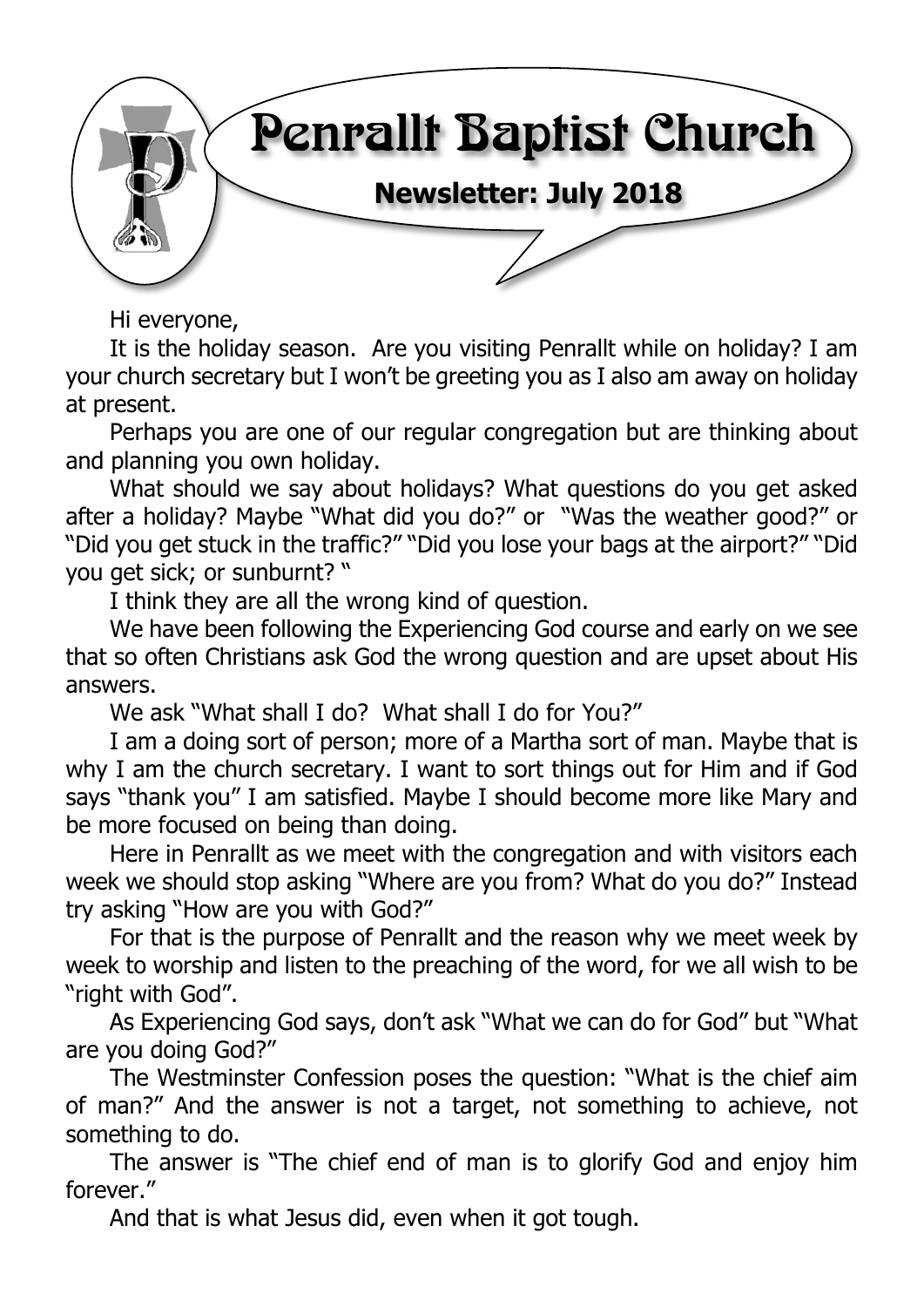I have been looking again at the second set of Jesus' temptations – in the garden of Gethsemane. Before he started his ministry he was tempted to go for the short cut; to aim for the goal and forget the means. And now in the garden he is suffering from real turbulence in his spirit and experiencing real loss. He is wracked by anguish and despair. Is this God's way? I have no support? Not only my enemies are against me but even my friends have deserted me. Some have turned against me to betray me.

He could so easily have been tempted to ask his Father. "What shall I do? Should I change tack? If I were to slip away quietly then Judas would not need to offer the traitors kiss; Peter would not be tempted to deny me; Peter would not be overcome with guilt when he heard the accusing cry of the cockerel; the priests and the Pharisees would not go through with their conspiracy; they would not have to bear a life of knowing they had sent an innocent man to his death."

Jesus could so easily have thought "What should I do for you Heavenly Father".

But instead he prayed "Not my will but Thine. Show me your will. Confirm to me that this is indeed your will and I will do it."

We in Penrallt are considering bringing in a Youth Pastor and that sounds like a very good idea. But is it just  $our$  idea? We must be careful that our ideas don't get in the way of God's plan.

We need to wait patiently and seek God and his will and then see if he wants us (he does not need us but often in his grace and mercy and love to us he *wants* us) to be a part of his will.

John F. Kennedy said it slightly differently. Ask not what God can do for you, ask not what you can do for God, but simply ask God what he is doing and where and then say "Can I come too?"

May we have the humility to rest, to wait, to seek, to ask the right question and then to respond to the answer and to do God's will.

If we say to God "What do you want me to do *for* you?" the answer is often "Nothing!" And that is because we have asked the wrong question.

I am going on holiday. When I am back don't ask what I did. The answer may well be "nothing".

Ask instead how I was, how I am, how I am going to be.

I intend to be joyful even in turbulence. I intend to be relaxed, trusting, content and happy even when the luggage goes to the wrong airport.

For above all, I will be with my wife of fifty years and with my saviour of even longer. And that can't be bad.

God bless you all,

Neil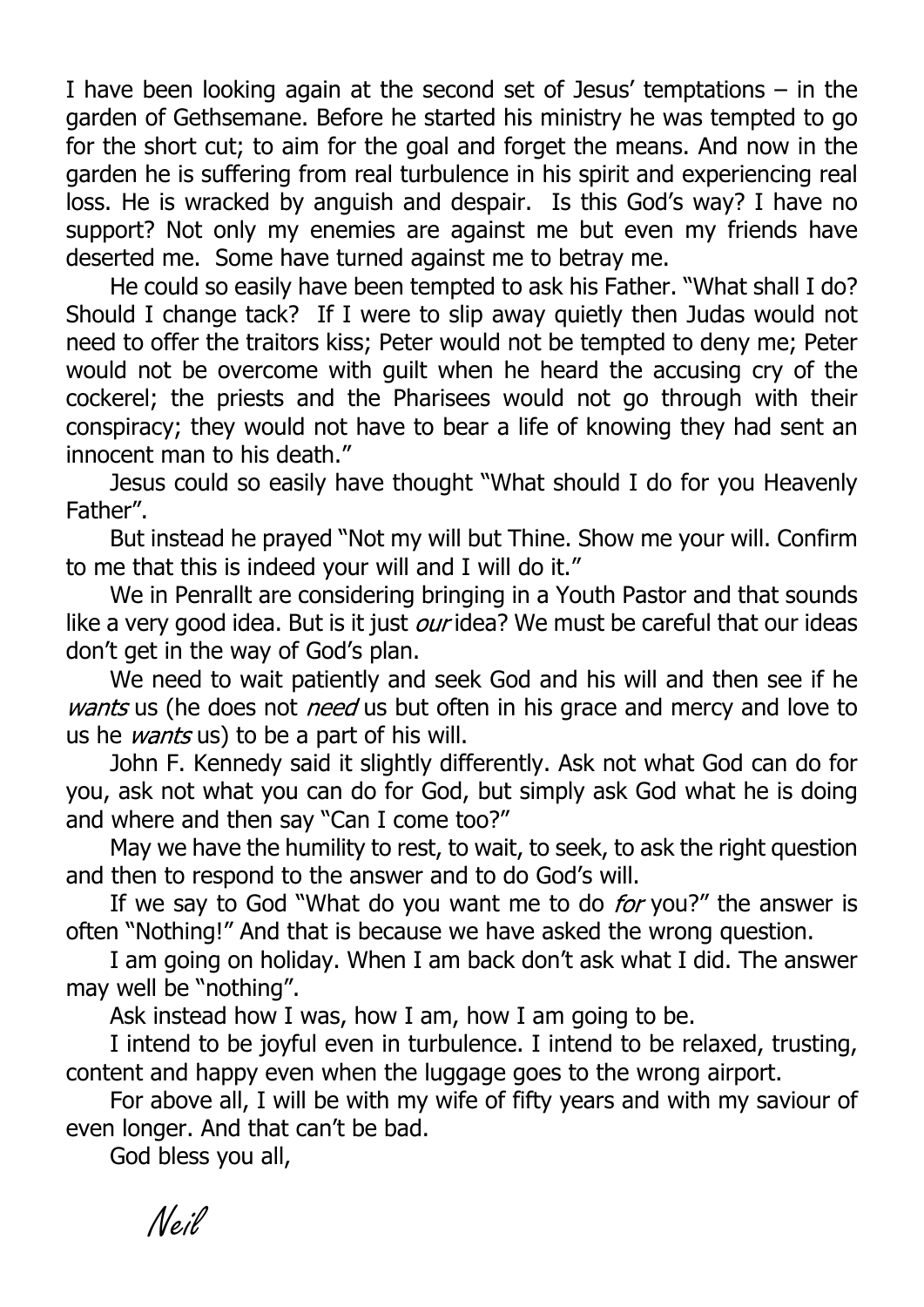# **Services This Month**

Our minister, Freddy Farias-Palacios, will be the speaker at all services except where otherwise noted below. Deb Stammers is a church member and is currently training to become a Baptist minister. Amy Burrows works for Gobaith Môn. Donald Poirot is a church member.

#### **1st July**

| 6:00 <sub>pm</sub><br><b>Communion Service</b><br>Lessons from Psalms #4:<br>Psalm 36<br><b>The Mercy of God</b>                              |  |
|-----------------------------------------------------------------------------------------------------------------------------------------------|--|
|                                                                                                                                               |  |
| 8 <sup>th</sup> July                                                                                                                          |  |
| $10:30$ am<br>Experiencing God #3:<br>Learning to be a servant of God<br>Philippians 2:5–8<br>Sunday school theme: Peter Prays (Acts 9:32-43) |  |
| Lessons from Psalms #5:<br>$P$ salm 40:1-3<br>6:00 <sub>pm</sub><br>A model to present ourselves to God                                       |  |
| 15 <sup>th</sup> July                                                                                                                         |  |
| 10:30am<br>Speaker: Deb Stammers<br>Naomi's Story: "Stop calling me nice!" Ruth 1:20-21<br>Sunday school theme: Cornelius Prays (Acts 10)     |  |
| 6:00 <sub>pm</sub><br>Speaker: Amy Burrows<br><b>The Fatherless Generation</b><br>Psalm 68:5-6                                                |  |
| 22 <sup>nd</sup> July                                                                                                                         |  |
| 10:30am All-Age Service<br><i>Matthew 9:9-12;</i><br>Proverbs 16:9<br>God's plan for His people                                               |  |
| 6:00 <sub>pm</sub><br>Speaker: Donald Poirot<br>Genesis 5:1–24<br><b>And Enoch walked with God</b>                                            |  |
| 29 <sup>th</sup> July                                                                                                                         |  |
| 10:30am<br><b>All-Age Communion Service</b><br>Exodus 5:1-6:13;<br><b>Trusting God in the tough times</b><br>2 Cor. 12:8-10                   |  |
| 6:00 <sub>pm</sub><br>Lessons from Psalms #6:<br>Psalm 91<br><b>The protection of God</b>                                                     |  |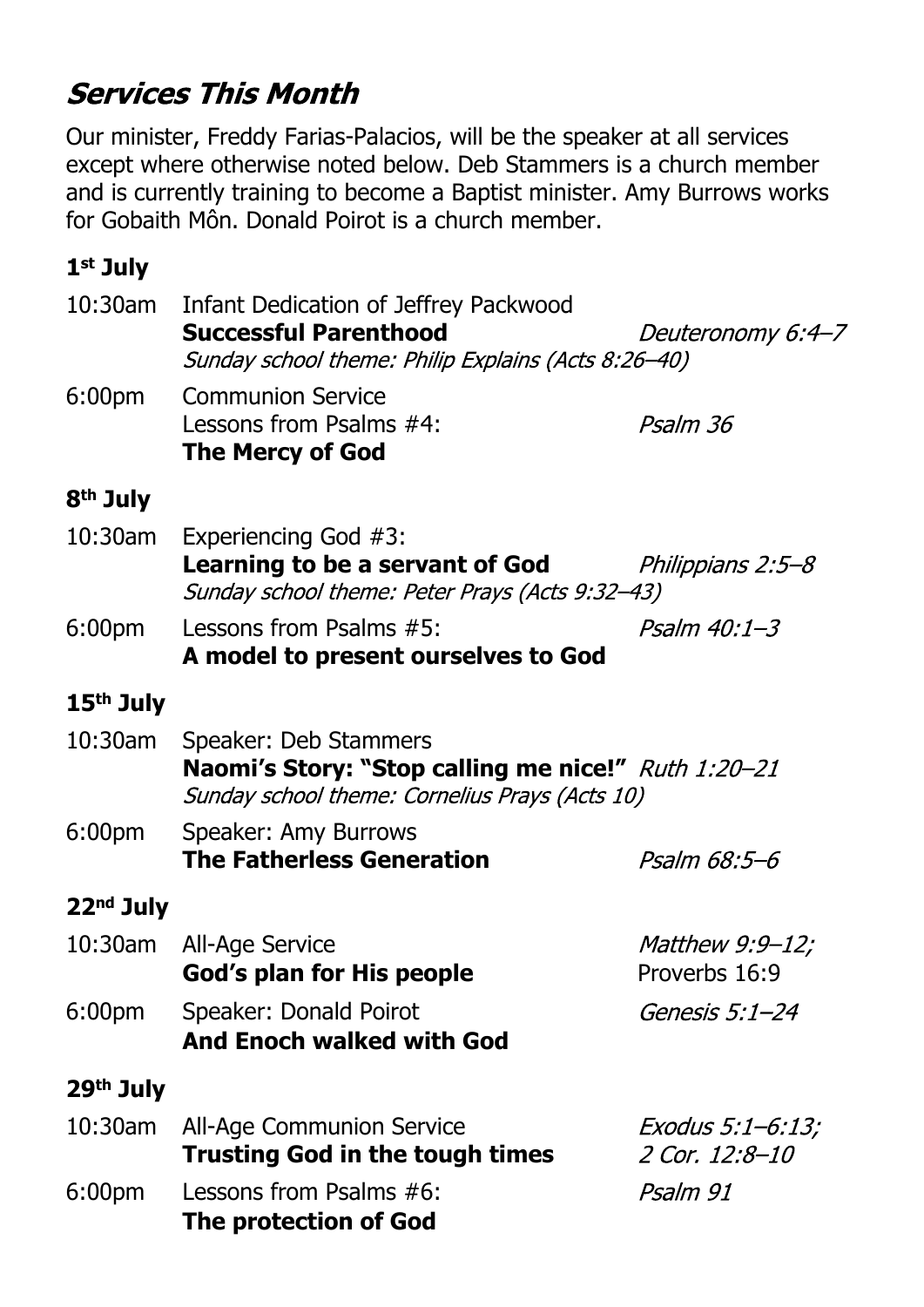# **Dates for Your Diary**

| <b>Saturdays</b>           | 8:30am             | Prayer meeting in the Twrgwyn Room.                                                       |  |  |
|----------------------------|--------------------|-------------------------------------------------------------------------------------------|--|--|
| <b>Sunday 1</b>            | 2:15 <sub>pm</sub> | Service at Plas Garnedd residential home in<br>Llanberis.                                 |  |  |
| <b>Monday 2</b>            | 7:30 <sub>pm</sub> | Church members' meeting.                                                                  |  |  |
| <b>Wednesday 4</b>         | 10:30am            | Men's prayer meeting followed by coffee.                                                  |  |  |
| <b>Sunday 8</b>            | 3pm                | <i>Praise at the Pier</i> with the churches of Bangor<br>Cytûn.                           |  |  |
| <b>Wednesday 11 7:30pm</b> |                    | Monthly prayer meeting in the chapel.                                                     |  |  |
| <b>Monday 16</b>           | 10:30am            | Church Walk at Llyn Gwynant.                                                              |  |  |
| <b>Tuesday 24</b>          | 7:30pm             | <b>Experiencing God</b> course continues (also on<br>Thursday $26th$ at 10am and 7:30pm). |  |  |
| <b>Saturday 28</b>         | 2pm                | Wedding of Matt Dawson and Rebecca<br>Robinson at Penrallt.                               |  |  |

Please see the Noticeboard section of this newsletter for more about many of these events.

# **News of People**

At the time of going to press, Eileen McKenna was expecting to have hip surgery within a few days. Pauline Pearson suffered a stroke. We continue to hold them both in our prayers.

Our congratulations to Neil and Joan Rymer, who celebrate their 50th Wedding Anniversary this month, and also to Matt Dawson and Rebecca Robinson who will be getting married at Penrallt at the end of the month.

### **Children's Birthdays in July**

2<sup>nd</sup>: Summer Wilson-Williams; 13<sup>th</sup>: Cai Davies; 16<sup>th</sup>: Georgina Osborne; 19<sup>th</sup>: Katherine Adams, Ben Reid; 25<sup>th</sup>: Patsy Bendall Jones; 30<sup>th</sup>: Mark O'Malley

#### **A note from Carol Morris**

Thank you all for your care and support shown after the passing of my son James in February. The Undertaker collected £177 and sent it to Ascension Trust [the charity that runs Street Pastors worldwide] although I had stipulated it was for Bangor Street Pastors. For this reason, £130 was split between Bangor Street Pastors and St Mary's hostel in Bangor. Thank you all for your contributions.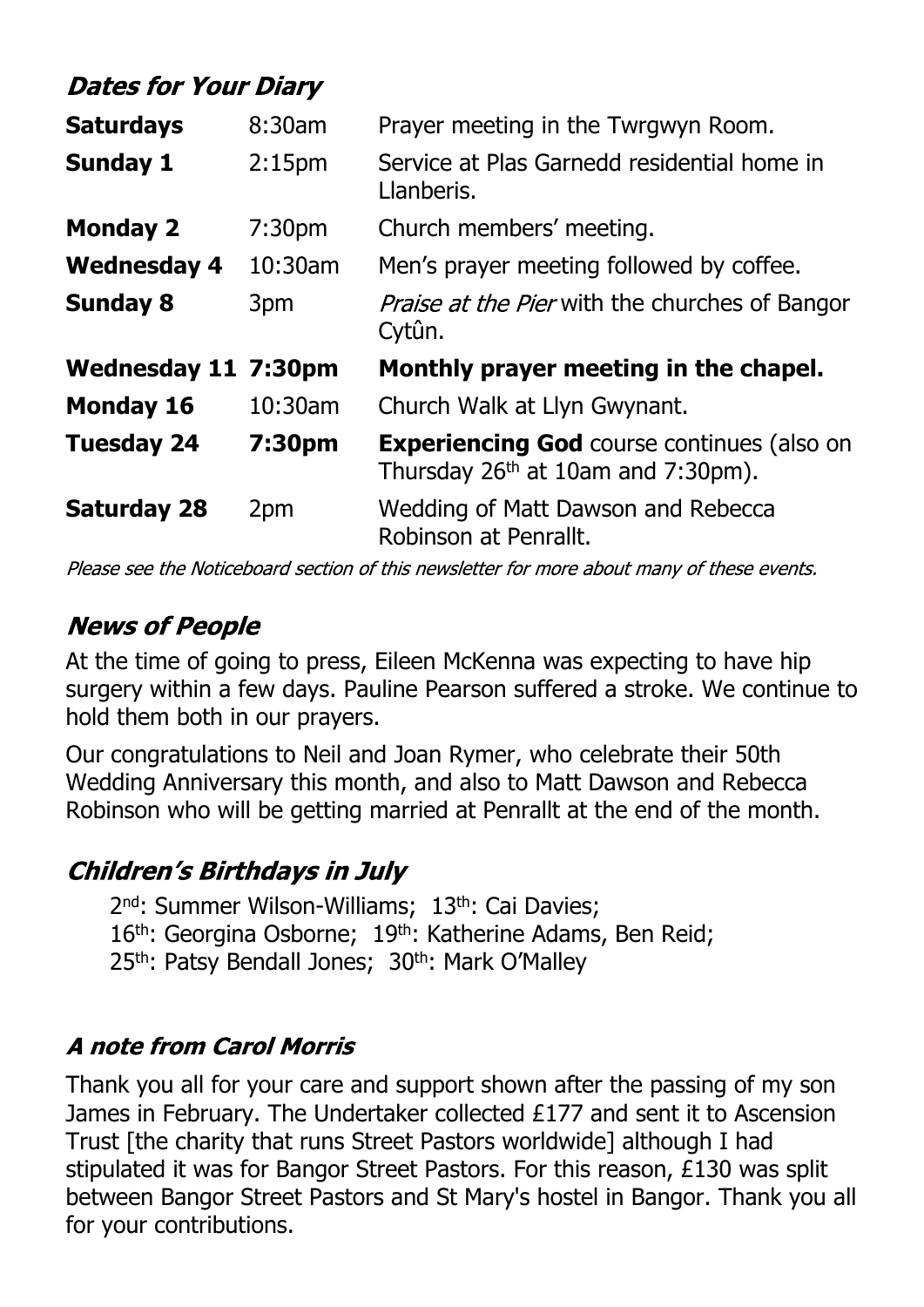### **Homegroups**

Many of our folk meet in small groups during the week for Bible study, prayer and fellowship. We encourage you to join one of these groups if you are able to. NB groups generally do not meet on the week of the monthly prayer meeting or the Experiencing God course and may not meet all other weeks - please check with the named contact. All landline numbers below have the 01248 area code.

| <b>Day</b> | <b>Time</b>        | <b>Group Name</b>             | <b>Contacts</b>                                     |
|------------|--------------------|-------------------------------|-----------------------------------------------------|
| <b>Mon</b> | 7:00 <sub>pm</sub> | <b>Delta</b>                  | Brian Wheatcroft (602516)<br>Pat MacKenzie (670948) |
| Tue        | 7:30 <sub>pm</sub> | <b>Nilgiri</b>                | Joan Beer (353874)                                  |
| <b>Tue</b> | 7:30 <sub>pm</sub> | Tyddyn Isaf<br>(Menai Bridge) | <b>Magnus Forrester-Barker</b><br>(717570)          |
| <b>Wed</b> | 2:00 <sub>pm</sub> | Carers                        | Carol Morris (208407)                               |
| <b>Wed</b> | 7:30 <sub>pm</sub> | <b>Bryn Eithinog</b>          | <b>Freddy Farias-Palacios</b><br>(07506710694)      |
| <b>Wed</b> | 7:30pm             | <b>Nomads</b>                 | Pat & Roger Borlace (713146)                        |
| Thu        | 10:30am            | Llanfairpwll (am)             | Sue & Lawrence Moss<br>(713793)                     |
| Thu        | 7:30 <sub>pm</sub> | Llanfairpwll (pm)             | Sue & Lawrence Moss<br>(713793)                     |
| Thu        | 7:30 <sub>pm</sub> | <b>Ogwen Valley</b>           | Brian & Kate Wheatcroft<br>(602516)                 |
| Fri        | 10:30am            | The Lydias                    | Freda Birchall (371316)<br>Lesley Jackson (680330)  |

# **Noticeboard**

#### *◊* **Averil's Morroco Trekking Challenge**

Averil writes: "I am celebrating a milestone birthday this year and an old school friend has asked me to join her in a 3 day trek to Mount Toubkal which is self funding. To encourage myself to reach the summit, I am raising money for St David's Hospice including the new premises in Holyhead. I shall be grateful for any sponsorship however small and will have forms on me."

#### **◊ Church Lunch**

We will, as usual, have a church lunch on the first Sunday of the month. Please bring enough buffet-style food for yourself and a few others.

# 9th August

# Sunday 1st July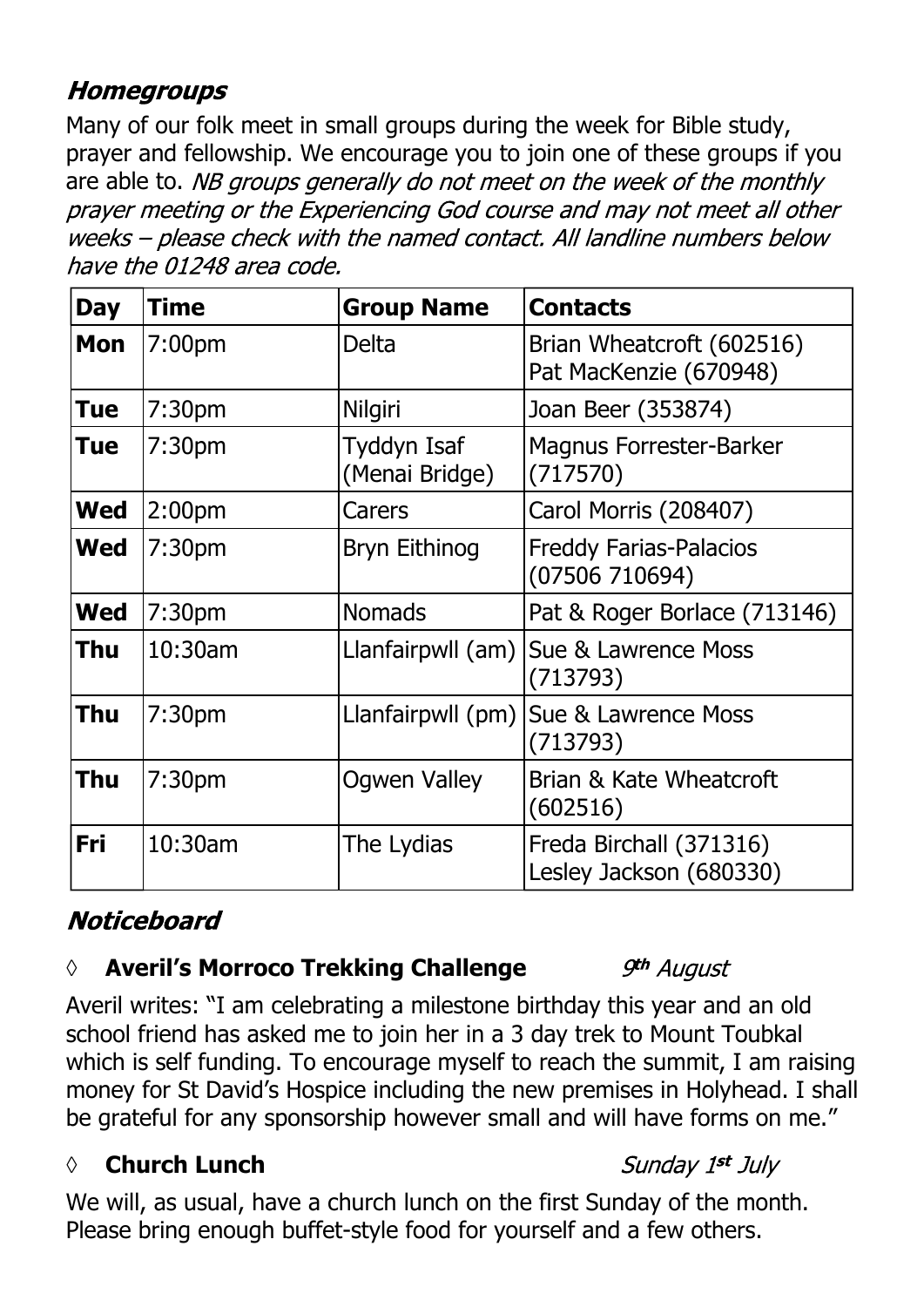#### *◊* **Church Walk**

Monday 16th July

10:30am

This month's walk is led by Andrew March, who writes:

I would recommend boots, walking poles, stick or staff as essential equipment. You will need a packed lunch and lots of cold drink if the summer temperature is high.

Park cars at Bethania on the A498 South West of Llyn Gwynant park near the far end. The 5½ mile or so circular route begins with a 'C' class road walk followed by a footpath, track through some forest and tracks again downhill before some more road-side walking alongside Llyn Gwynant. We cross the valley floor over fields. Lunch will be enjoyed alongside the river. There were ducks to watch when I pre-walked the route. Following this path it becomes rather uneven but not entirely problematical before walking the farm track as far as the end of the Watkin Path where the A498 leaves us 50 or so yards back to the cars. If the cafe is not open we may have to go into Beddgelert to sample the award winning ice-cream, tough I know but someone has to do it!

#### **◊ Membership Classes**

If you are interested in getting baptised or becoming a church member please contact the church office or speak to Freddy as we are planning to run membership classes soon.

#### *◊* **Monthly Prayer Meeting** Wednesday 11th July *7:30pm*

Our monthly mid-week prayer meetings are for the whole congregation and all are warmly encouraged to attend. The meetings usually take place in the chapel, and last about an hour. The next two meetings after this one will be on Thursday 9<sup>th</sup> August and Tuesday 11<sup>th</sup> September.

#### **◊ Pastoral Help**

If you have issues of concern about your own or someone else's welfare, please contact a member of the Pastoral Care team: Adrienne Ferrada; Gwen Hicks (353648); Geoff Moore (410582); Lawrence Moss (713793); Helen Thomas (600174); Roshni Verghese (07967 320048).

#### Deadline for next month's newsletter: Sunday 22nd July.

Please send information to Magnus (office@penrallt.org; 01248 353355). All notices should be submitted in writing (preferably by email) as early as possible.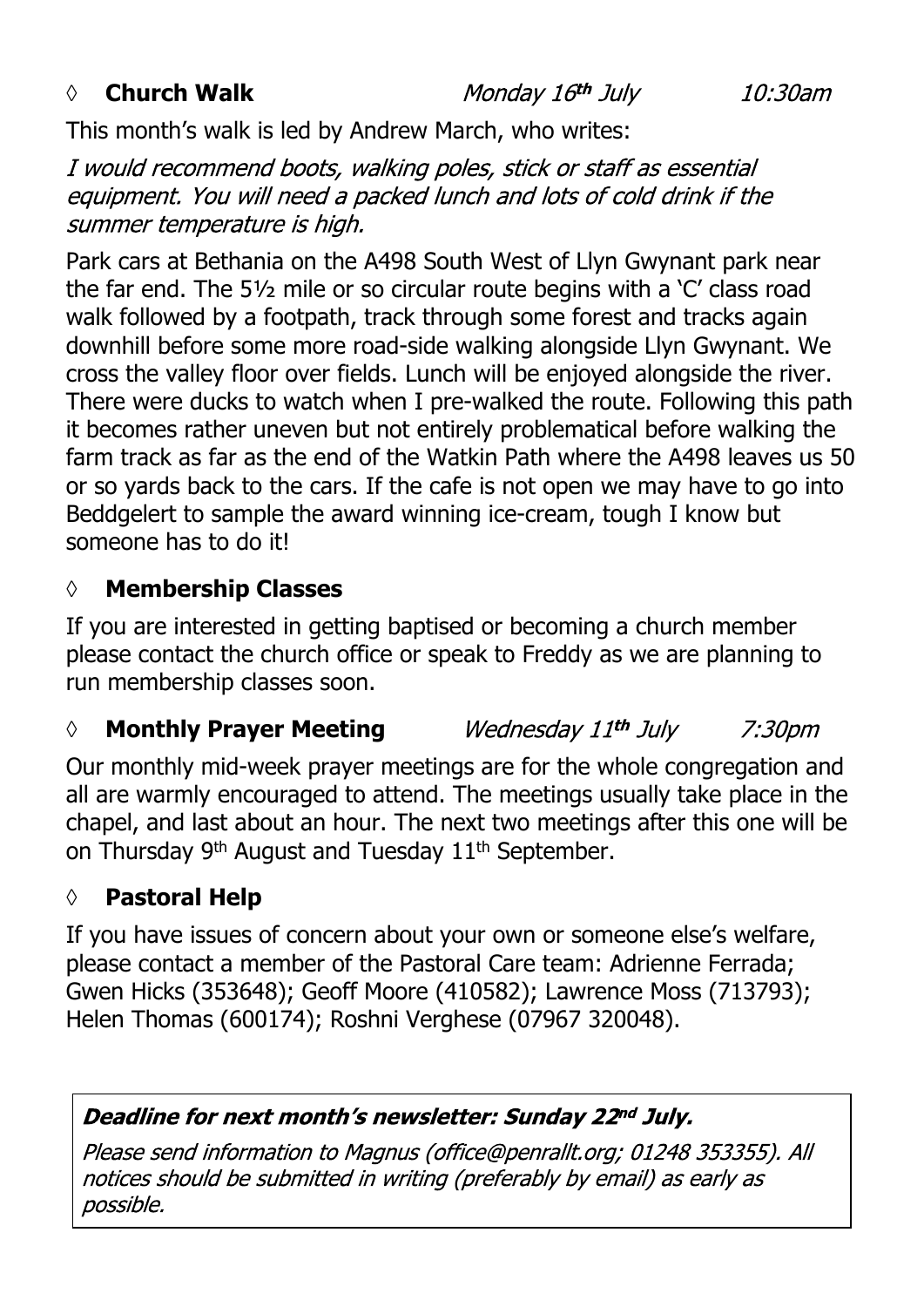#### **◊ Pray for Penrallt Every Day**

We believe in prayer and encourage people to pray. You can send prayer request to our electronic diary via office@penrallt.org (there are also prayer cards in the church porch that you can fill in). Better still, you can receive the prayer diary straight to your inbox every Monday (or occasionally on Tuesdays) by emailing the office now and requesting to be put on the list. For more immediate and interactive sharing of prayers, search on Facebook for Penrallt Prayer Point and send a request to join our group.

#### **◊ Rough Sleepers**

The church's policy is not to give money directly to the rough sleepers in Upper Bangor. You will find labelled envelopes in the porch for a gift that will buy meal vouchers which are distributed to the homeless by the Cathedral; this certainly would be a more meaningful form of help.

#### **◊ Sunday Afternoon Services**

We usually visit residential homes in the area once a month on a Sunday afternoon, alternating between Haulfre (in Llangoed, near Beaumaris) and Plas Garnedd (in Llanberis), usually on the first Sunday. The services (now including those at Plas Garnedd) start at 2:15pm and last roughly half an hour. This month we will be going to **Plas Garnedd** on 1st July.

*Focus on…*



# **Peter & Rachel Calvert**

# **Serving with France Mission in Blois**

"For God, who said 'Let light shine out of darkness' made his light shine in our hearts to give us the light of the knowledge of God's glory displayed in the face of Christ. But we have this treasure in jars of clay, to show that this all-surpassing power is from God and not from us."(2 Corinthians 4:6-7)

It's a paradox, isn't it? When we share the message that Jesus is Lord, the same power which breathed the universe into being, that strength which raised Christ from the dead, is at work in us. Mind blowing, life-changing, salvation giving truth. And yet often we feel so small, so weak, so inadequate for the job. Maybe you do too? And we are! Paul says that God has deliberately put the treasure of the gospel into rather unimpressive containers (us) so that people won't get distracted by the pretty packaging, but instead will give all the thanks and praise to the one who deserves it (God).